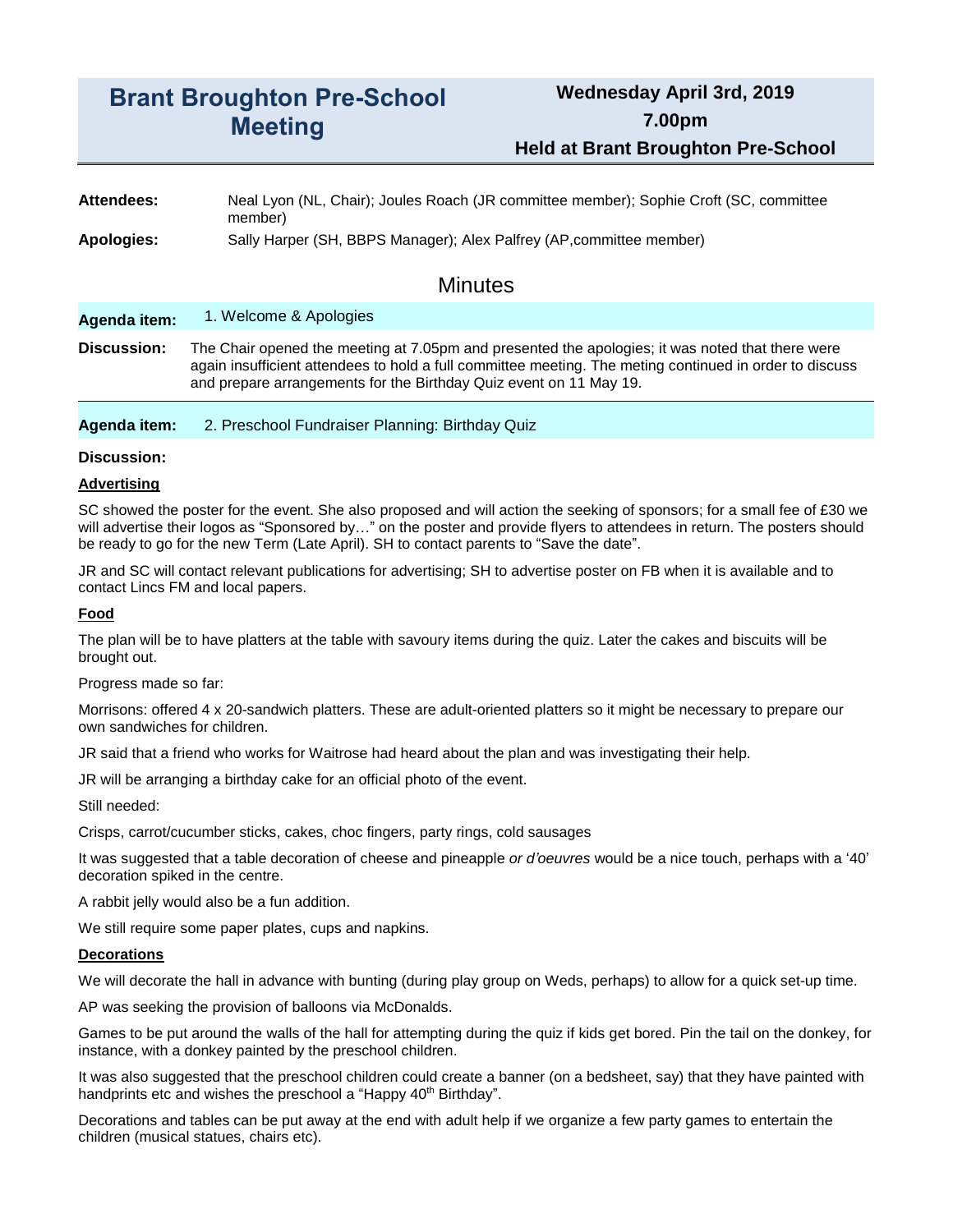#### **Games**

The plan will be to run the quiz questions at the same time as some family-oriented games to get the children involved. It would also be good to have Bonus Points that the children can earn. A suggestion is that each round children come to see a tray with items on – one item is removed and they get 10 secs to decide what it is before the tray is covered again and they have to go back to their teams to report the missing item. See this [site](https://www.kidspot.com.au/things-to-do/collection/indoor-games) for ideas and also the list SH prepared. Family quiz questions and answers can be found [here.](https://www.challengethebrain.com/questions-and-answers-family-quiz.htm)

JR will create a 'touch' game where hidden objects in a pillow case need to be felt and written down as part of quiz.

One of the rounds will be music from kids TV shows – from today and yesteryear. Also, a kids game could involve characters from current shows – kids need to link the character to the programme or another character.

#### **Secret Auction**

JR reported the items already pledged and the responses received. SC is to investigate the best way of implementing the auction and bidding process for our items. A Master List of items is to be drawn up and published online with weekly additions also visible at preschool.

Aim to widely publicize the Secret Auction to as many people as possible – even those not attending the party, as the items are of some value and can be reserved for highest bidder.

#### **Miscellaneous**

SH is to ask parents for tombola prizes and cake donations.

NL to get a tombola drum.

Compere/Quiz master needs to be sought.

| <b>Action</b>                                                                                    | <b>Person Responsible</b> | <b>Deadline</b> |
|--------------------------------------------------------------------------------------------------|---------------------------|-----------------|
| Poster and sponsorship                                                                           | <b>SC</b>                 | 23 Apr 19       |
| Check how the secret auction will run                                                            | <b>SC</b>                 | 11 Apr 19       |
| Contact parents to:                                                                              | <b>SH</b>                 | 23 Apr 19       |
| Save the date; purchase tickets from<br>preschool;                                               |                           |                 |
| Ask for tombola prize and cake<br>donations;                                                     |                           |                 |
| Ask parents to join in to make the<br>party a success!                                           |                           |                 |
| Monitor the food situation – pledges<br>etc and ensure we will have sufficient<br>for attendees. | <b>JR</b>                 | 25 Apr 19       |
| Compere/Question Master - JR & SC<br>to ask around                                               | <b>JR</b>                 | 04 May 19       |
| Quiz questions                                                                                   | <b>NL</b>                 | 04 May 19       |
| Games for teams to do during quiz                                                                | NL/SH                     | 04 May 19       |
| Get a tombola drum                                                                               | <b>NL</b>                 | 04 May 19       |
| <b>Balloons</b>                                                                                  | AP                        | 11 May 19       |
| Birthday cake                                                                                    | JR                        | 11 May 19       |
| Monitor the pledges for gifts for<br>secret auction                                              | <b>JR</b>                 | 11 May 19       |
| Prepare birthday banner and other<br>decorations (pin tail on donkey)                            | <b>SH</b>                 | 11 May 19       |